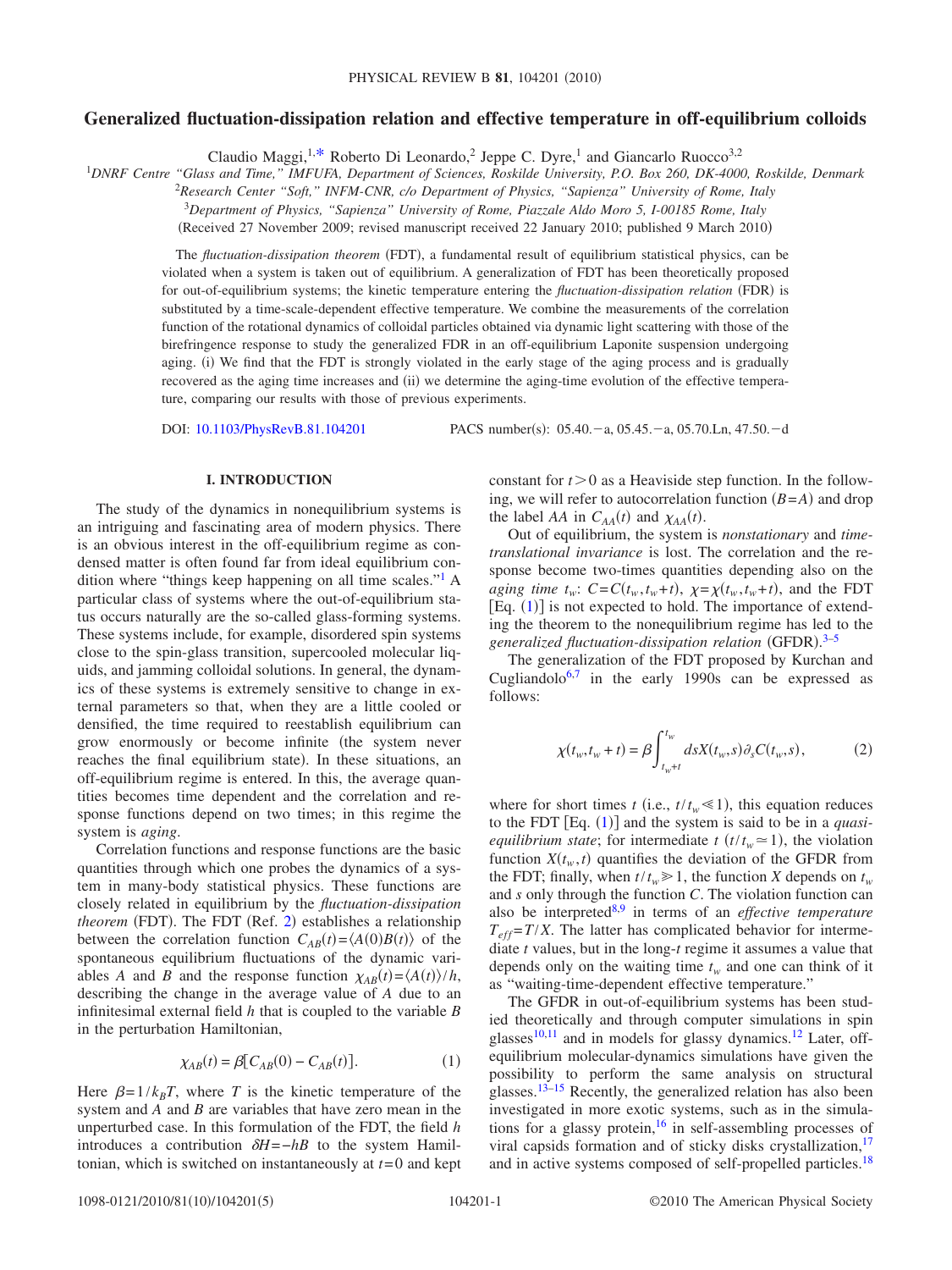On the other hand, few experiments have studied the GFDR.<sup>19–[24](#page-4-13)</sup> Experiments in structural glasses are difficult because it is necessary to simultaneously measure a correlation function of a given variable and the associated response function, and all this in a systems that is *instantaneously* brought out of equilibrium. These difficulties are relaxed in the case of colloidal glasses (or gels or jams) because the associated time scales are much longer and fall easily in the experimentally accessible window.

In this paper, we report an experimental investigation of the generalized FDR in a colloidal systems composed of a water suspension of clay platelets (Laponite), which is *off-equilibrium* when it ages toward the final arrested state (gel or glass, depending on the clay concentration<sup>25</sup>).

We emphasize that the FDT violation and the effective temperature in these colloidal solution are object of intense debate since the results published so far are controversial (see, for example, Refs.  $21-24$  $21-24$  and  $26$ ). Indeed, previous works on off-equilibrium Laponite suspensions have reported contradicting results in studying the GFDR. Dielectric spectroscopy combined with spontaneous polarization-noise measurements have revealed very high effective temperatures characterizing the low-frequency part of the spectra. This effective temperature was found to decrease with the aging time.

Later a new series of experiments employed microrheology to measure the effective temperature of these colloidal systems. These experiments studied the Brownian motion of probe particles added to the Laponite solution. The results of these experiments are rather contradicting. Abou *et al.*[26](#page-4-16) observed an effective temperature evolving nonmonotonically as a function of the aging time.  $T_{eff}$  was found to increase from the bath temperature *T*, reach a maximum and return to *T* for long times. In contrast, the results of Ref. [22](#page-4-17) by Jabbari-Farouji *et al.* indicated that no significant deviation from the FDT takes place over a wide frequency range. These conclusions were later confirmed by Jop *et al.*[24](#page-4-13) Finally, the experiments of Greinert *et al.*[23](#page-4-18) measured an effective temperature increasing with aging time.

We want to stress that none of these works studied directly the degrees of freedom of the colloidal Laponite disks. Indeed, the dielectric techniques are mostly sensitive to the strong polarization signal from the solvent molecules and to the effect of ionic conduction at low frequencies. In the microrheological measurements, some large trapped probe particles (typically  $\sim$ 1  $\mu$ m diameter) are used to study the offequilibrium dynamics of the system. In contrast, our experiment is selective in measuring the dynamics of specific degrees of freedom of the Laponite disks (as will be clear in the following). Our correlation and response optical measurements (Secs.  $III$  and [IV](#page-2-0)) are sensitive only to the (rotational) motion of the colloids that we are interested in. Moreover, we emphasize that, in principle, is also possible that different observables give different values of the FDT violation and therefore of the effective temperature. Our experiment is a fully time-resolved experiment.

## **II. OFF-EQUILIBRIUM SAMPLE**

A solution, prepared by stirring the Laponite powder with water, evolves toward an arrested state on a time scale that spans the ranges hours to months when kept at room temperature and pressure. Even low-concentration aqueous solutions of this colloid, as the one used in our experiment  $($   $\sim$  1% Laponite weight fraction), show strong aging of their lightscattering correlation function.<sup>27</sup> Due to the long (with respect to the experimental time scale and to the decorrelation time) aging process of the systems, one can approximate the different measure of fluctuations and response as obtained in a sequence of steady out of equilibrium states.

The anisotropic shape of the clay disk makes it possible to study its reorientation dynamics via the response and the correlation function. Laponite particles dissolved in water have the form of flat cylinders with a diameter of 25 nm and thickness of about 1 nm. Laponite colloidal particles are good scatterers of visible light and this allow us to rapidly measure the autocorrelation function of the scattered field.

In this work we study the reorientational dynamics of the asymmetric clay platelets, looking at the orientational *correlation functions* via depolarized dynamic light scattering and at the corresponding *response function* via the electric field induced birefringence. Measuring both  $C = C(t_w, t_w + t)$  and  $\chi = \chi(t_w, t_w + t)$  at different waiting time during the (days long) aging process, we find that FDT is strongly violated in the early stage of the aging process and is gradually recovered as the aging time increases. Moreover, from the parametric  $C-\chi$  plot (the so-called "FDT plot"), we determine the effective temperature and follow its evolution from the high values  $(T_{eff}/T \approx 5)$  pertaining to young systems toward the equilibrium  $(T_{eff}/T=1)$  attained at long waiting time. Our findings confirm the generalization of the FDT to offequilibrium systems proposed by Cugliandolo and Kurchan 15 years ago.

#### **III. CORRELATION FUNCTION**

<span id="page-1-0"></span>In a dynamic light-scattering experiment one measures the correlation function of the optical field scattered by the sample. The scattered field can be directly related to the translational and rotational motion of the anisotropic colloids suspended in the solvent. $28$  The colloids' rotations are related to the second-rank tensor of the optical susceptibility. Specifically, in the VH (depolarized) scattering geometry one measures the autocorrelation function of a variable that depends on the platelet's orientation,

$$
A(t) = \sum_{i} P_2 \{ \cos[\theta_i(t)] \},\tag{3}
$$

<span id="page-1-1"></span>where  $P_2(x) = (3x^2 - 1)/2$  is the second-order Legendre polynomial,  $\theta_i$  is the angle formed by the symmetry axes of the *i*th particle with the polarization vector of the incident field, and the sum is extended over the particles contained in the scattering volume. $^{28}$  This results holds exactly only if the time scale of the rotational dynamics is much faster than the translational one. This assumption was confirmed by comparing the VV (polarized) and VH (depolarized) photoncorrelation spectroscopy (PCS) at different waiting times and clay concentration[.29](#page-4-21) The autocorrelation function of *A* was measured using the VH geometry via PCS. Several autocorrelation functions have been measured during the aging pro-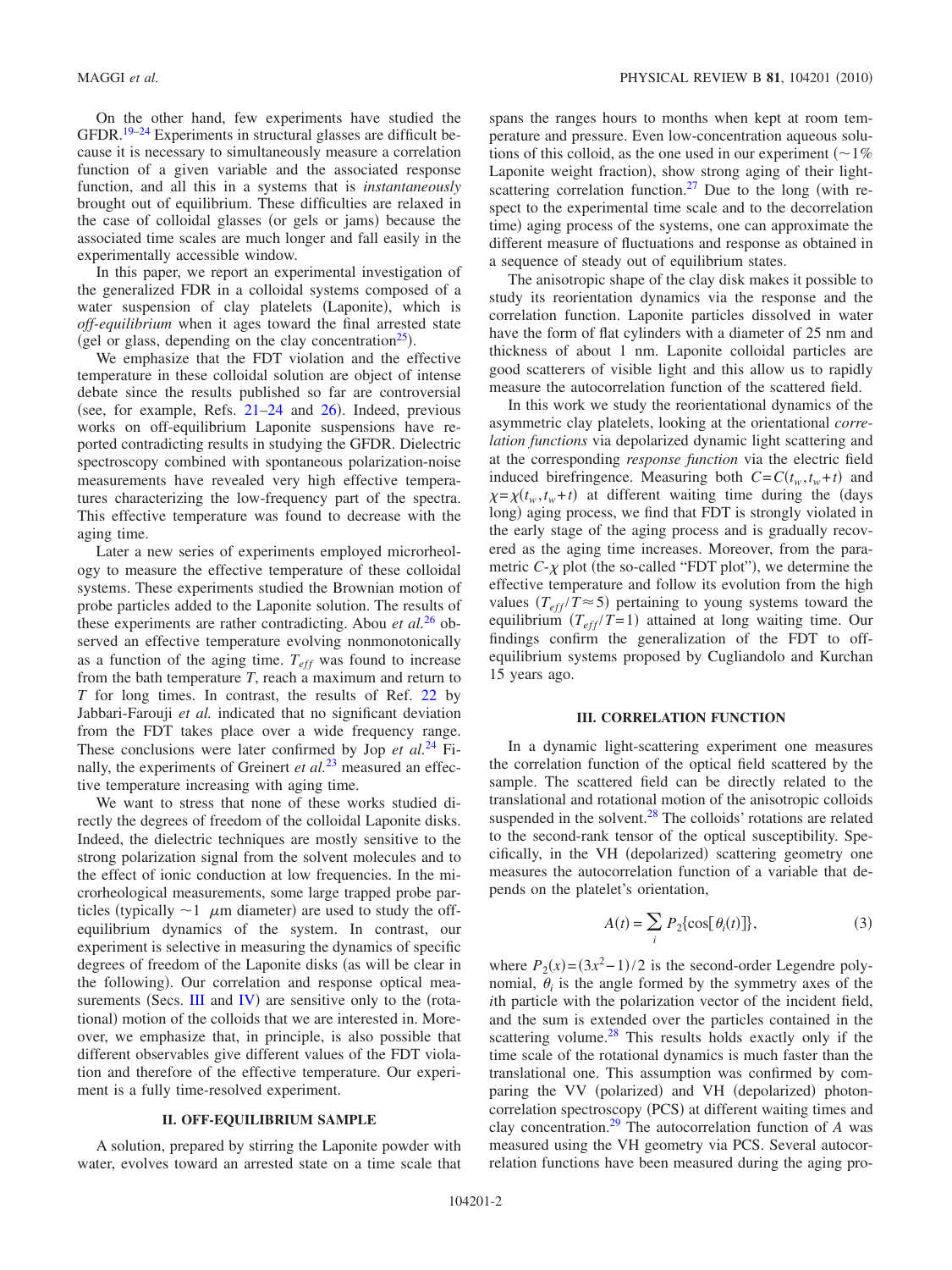cess of the sample with a time resolution  $(1 \mu s)$  dictated by the detector (photomultiplier) response. Note that the time is set to zero at the instant at which we stop stirring the colloidal suspension.

### **IV. RESPONSE FUNCTION**

<span id="page-2-0"></span>If one applies an external field that tends to align the particles, the system due to the anisotropic platelet's polariz-ability becomes birefringent.<sup>30[,31](#page-4-23)</sup> If the aligning field is a dc (or low frequency) electric field (Kerr effect), the degree of rotation of a linearly polarized laser beam is proportional to the square of the electric field via a coefficient that is proportional to *A* [Eq. ([3](#page-1-1))]. Therefore, the (time-dependent) Kerr response to the switch on of an electric field is proportional to the desired response function (i.e., the response conjugated to the correlation function measured in depolarized PCS). For selected values of the waiting times, the timeresolved response functions and the corresponding correlation functions were measured during the aging process of the Laponite solution. The length of the electric pulses produced sets the dynamic window of our experiment to about 1 ms.

Note that the relaxation time  $\tau$  of these functions is always much smaller than the typical waiting time  $(\tau \ll t_w)$ . This means that the time-resolved correlation and response are well-defined quantities although the system is aging. In addition, if any FDT violation can be detected, we expect to find it on a time scale comparable to the relaxation time  $(t/\tau \ge 1)$  $(t/\tau \ge 1)$  $(t/\tau \ge 1)$  (Fig. 1).

#### **V. RESULTS AND DISCUSSION**

Examples of the measured quantities are shown in the left panel of Fig. [2.](#page-3-5) The correlation function and the response function are reported as functions of *t* for different aging times  $t_w$ .<sup>[32](#page-4-24)</sup> For short *t*, the FDT holds while we can see a clear deviation from the FDT for long *t* where  $\chi/\beta$  does not overlap with  $1 - C$  [ $C(t)$  is normalized to  $C(0) = 1$ ]. When  $\chi(t_w, t_w + t) / \beta$  is parametrically plotted against  $C(t_w, t_w + t)$ using  $t$  as a parameter (FDT plot), the departure from the 1–*C* line becomes evident (see the right panel of Fig. [2](#page-3-5)). The deviation from the behavior expected from the FDT reduces its importance as  $t_w$  grows, and the time where  $T\chi$  and C detaches from each other moves to longer  $t$  [see also Fig.  $3(a)$  $3(a)$  where the interested region of the FDT plot has been expanded. In order to quantify this deviation, we introduced a linear fit to the longer-time points in the FDT plot. The slopes (*m*) of these lines are a measure of the effective temperature,  $1/m = T_{eff}/T$ .

The  $t_w$  dependence of  $T_{eff}$  is reported in Fig. [3](#page-3-6)(b).  $T_{eff}$ decreases as  $t_w$  increases. The linear fit to the long- $t$  region of the FDT plot also defines a characteristic value of the correlation *C* where the FDT breaks down, the so-called Edwards-Anderson value  $q$ ; this quantity is reported as a function of  $t_w$ in Fig. [3](#page-3-6)(c). Finally, the quantity *q*, defined via  $C(t_0) = q$ , identifies a characteristic time  $t_0$  that mark the "starting time" of the violation.  $t<sub>o</sub>$  is found to move to higher values as the aging time increases [Fig.  $3(d)$  $3(d)$ ]. It is interesting to compare  $t_0$  to the relaxation times  $\tau$  of the response and the

<span id="page-2-1"></span>

FIG. 1. (Color online) Sketch of the experimental setup (see Ref. [29](#page-4-21) for more details). The laser's radiation  $(\lambda = 532 \text{ nm})$  is polarized by the polarizer P1 and focused by the lens L1 at the center of the cell containing the sample. The scattered light is collected by the lens L3 and selected by the polarizer P3 (orthogonal to P1). A photomultiplier tube (PMT) detects the scattered photons. When no electric pulse is applied to the cell, the output of the PMT is acquired by a computer equipped with a custom digital correlator, this measures and stores the correlation function. The Kerr cell containing the sample is provided by two electrodes connected to a source of amplified electric pulses. The forward-scattered light (rotated by the electrically stimulated sample) is collected by the lens L2 and passes through a quarter-wave plate and the polarizer P2 (orthogonal to P1). The transmitted light is detected by a photodiode connected to a digital oscilloscope. This is triggered to the source of electric pulse measuring and storing the Kerr-response function.

correlation. We find  $\tau$  fitting the correlation and the response with stretched exponentials of the form  $\exp[-(t/\tau)^{\beta}]$  and  $(1 - a \exp[-(t/\tau)^{\beta}])$ , respectively. The response ages faster than the correlation, almost reaching the same relaxation time for the longest  $t_w$ .

It is important to emphasize that in all models investigated so far for studying the GFDR, the relaxation time grows roughly as the waiting time,  $\tau \sim t_w$ . The aging process that we study experimentally here does not obey this simple scaling. Indeed, the off-equilibrium (aging time-dependent) relaxation time measured is several orders of magnitude shorter than the typical values of  $t_w$ . Nevertheless, our results show that the different time scales (the one where the dynamics is at the equilibrium and the one where that is out of the equilibrium) are set by the aging time  $t_w$ . Indeed, the  $\tau(t_w)$  that grows as the sample ages marks the transition from the regime where the FDT holds to another where the FDT is violated.

Finally, we mention that these results show a qualitative behavior that is similar to the one found in dielectric measurements (performed in the frequency domain).  $T_{\text{eff}}$  is equal to the bath temperature for short times (at high frequency) while it is higher than  $T$  for long times (at low frequency). In addition, the time scale for the deviation of  $T_{eff}$  from *T* increases as  $t_w$  increases (the frequency at which the FDT is violated shifts to lower frequencies).

Although these similarities are intriguing, we stress that some profound differences are also found. First, the relevant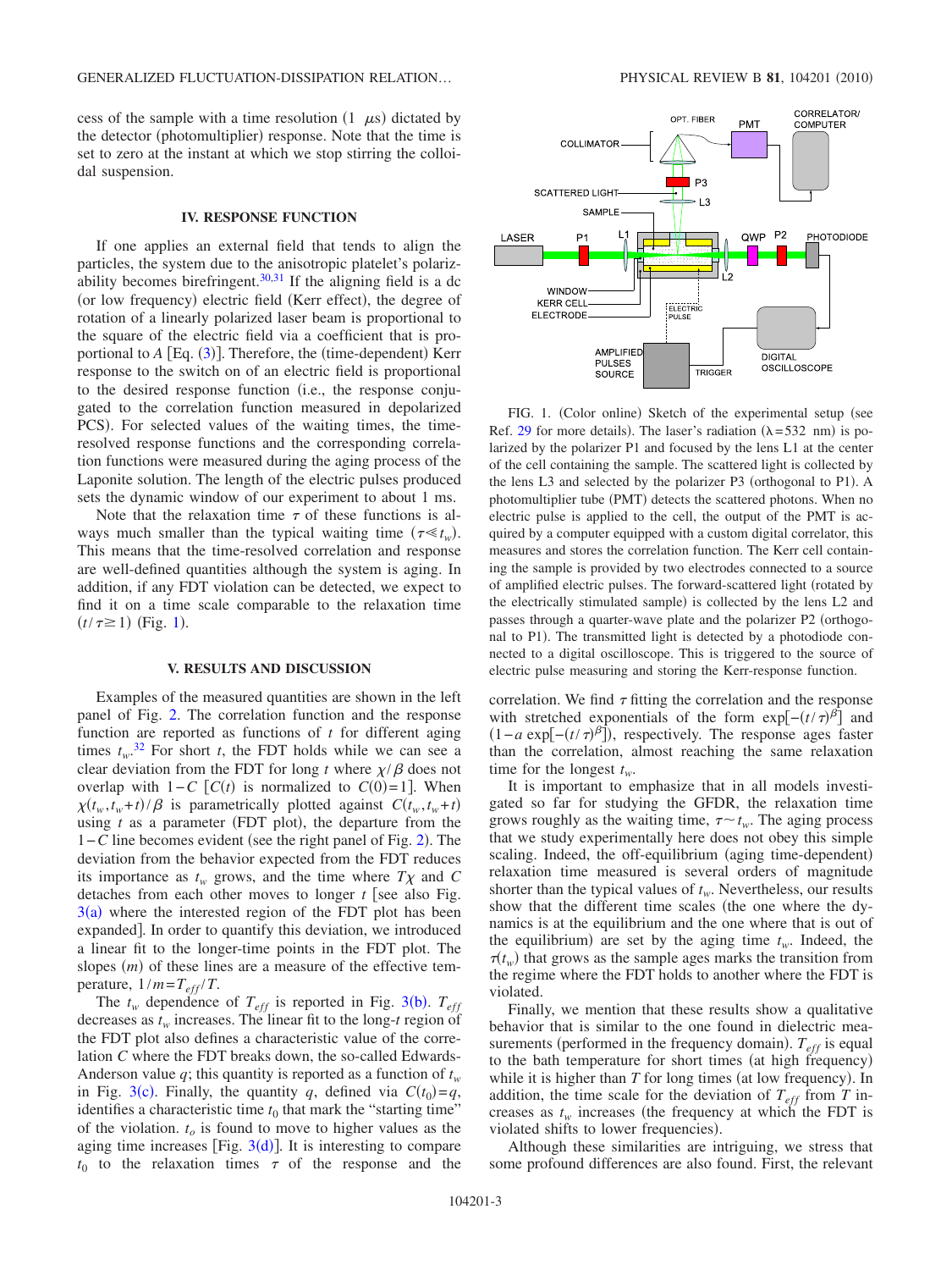<span id="page-3-5"></span>

FIG. 2. (Color online) (Left) Normalized time-correlation function  $(O)$  and response function  $(\Box)$  measured at different aging times (from top to bottom:  $t_w = 90$ , 125, 225, and 1200 min), the solid line represents  $1 - C$ . Note that  $1 - C$  deviates from  $\chi/\beta$  when the FDT is violated. The importance of this deviation reduces as  $t_w$ increases. (Right) Response function vs correlation function measured at different aging times  $(O)$ . The black line represents the expectation of the FDT while the color lines represent the linear fits to the points in the off-equilibrium section of the FDT plot. It can be appreciated how these points corresponding to long-time gradually approach the FDT as the aging time increases, for the longest waiting time the fitting line overlaps almost perfectly with the prediction of the FDT (see Fig.  $3$  for a comparison of the FDT plots at different aging times).

time scales detected are very different. In our experiment, the deviation from the FDT is found at times between 0.1 and 1 ms (i.e., at frequencies between 10 and 1 kHz). In the studies based on the dielectric response, the violation of the FDT was detected at much lower frequencies (between 10 and 1 Hz). Second, the effective temperature found from dielectric measurements was extremely high (orders of magnitude higher than the bath temperature) while we measure a  $T_{\text{eff}}$  at most a factor 5 higher than *T*. Note that our measurements

<span id="page-3-6"></span>

FIG. 3. (Color online) (a) The interesting region of the FDT plots for different aging times:  $t_w$ = 90, 125, and 1200 min (cf. Fig. [2,](#page-3-5) right panel). (b) The inverse slope of the long-time points of the FDT plot (see Fig. [2](#page-3-5)) as a function of the aging time (the full line is a guide for the eye). This parameter can be interpreted as an effective temperature and it is found to reduce to the bath temperature as the aging time increases. (c) Waiting-time dependence of the Edwards-Anderson parameter, the characteristic value of the correlation function at which the FDT breaks down. (d) Evolution with  $t_w$  of the characteristic time at which the FDT is violated  $(0)$ , together with the relaxation time of the correlation function  $(\square)$  and of the response  $(\Diamond)$ . The characteristic time for the FDT violation  $t_o$  increases as  $t_w$  grows followed by the two relaxation times.

(as the dielectric measurement) give a different result with respect to the various findings obtained via the microrheological measurement mentioned in Sec. [I.](#page-0-1)

In conclusion, by measuring the autocorrelation function of a given variable and the response function of the same quantity in an off-equilibrium (aging) colloidal suspension in the route to the arrested state, we have investigated the generalized fluctuation-dissipation relation. The GFDR applies to the present experiment in the following sense: for shorttime scales the FDT is fulfilled, while for long times a clear violation is observed. The characteristic time at which the violation is seen, is always slightly above the aging-timedependent relaxation time of the measured response and correlation function. Moreover, we observe that the deviation from the standard FDT reduces gradually as the aging time increases and the arrested phase is approached.

<span id="page-3-0"></span>\*cmaggi@ruc.dk

- <span id="page-3-1"></span>1R. P. Feynman, *Statistical Mechanics: A Set of Lectures*, edited by Jacob Shaham (Academic, New York, 1972).
- <span id="page-3-2"></span><sup>2</sup>See, for example, the textbooks: J.-P. Hansen and I. R. Mc-Donald, *Theory of Simple Liquids*, 3rd ed. (Academic, New York, 2006), Chap. 7; L. D. Landau and E. M. Lifshitz, Statistical Physics (Butterworth-Heinemann, Oxford, 1980), Vol. 5;
- D. Chandler, *Introduction to Modern Statistical Mechanics* Oxford University Press, New York, 1987).
- <span id="page-3-3"></span><sup>3</sup> A. Crisanti and R. Ritort, J. Phys. A **36**, R181 (2003).
- 4U. M. Marconi, A. Puglisi, L. Rondoni, and A. Vulpiani, Phys. Rep. 461, 111 (2008).
- <span id="page-3-4"></span>5L. F. Cugliandolo, *Slow Relaxations and Nonequilibrium Dy*namics in Condensed Matter (Springer, Berlin/Heidelberg,